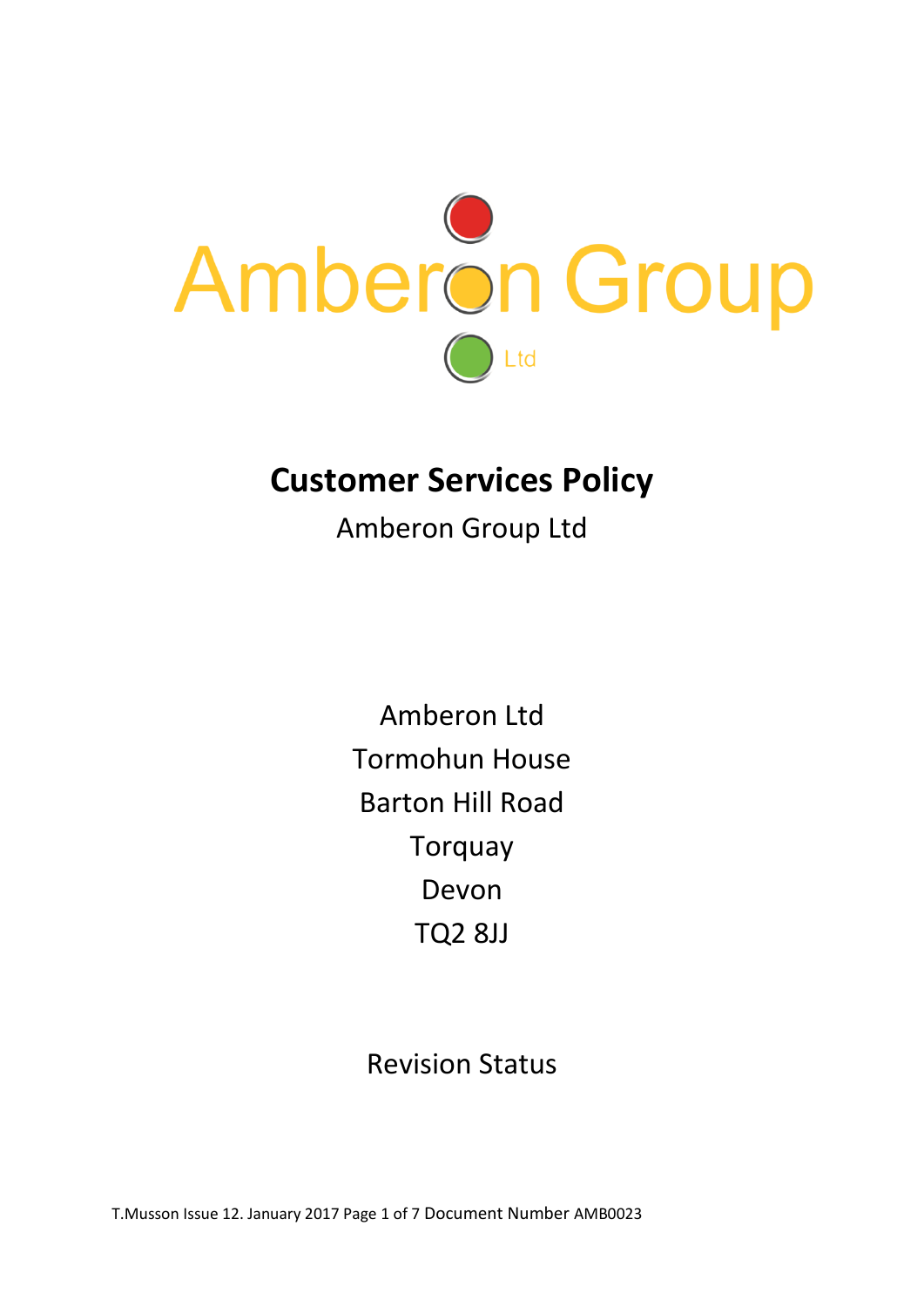| <b>Revision</b> | <b>Date Issued</b> | <b>Approved By</b> | Signature |
|-----------------|--------------------|--------------------|-----------|
| $\overline{1}$  | 05/01/2009         | <b>D</b> Burnett   | DAfument  |
| $\overline{2}$  | 05/01/2010         | D Burnett          | DAGement  |
| 3               | 05/01/2011         | <b>D</b> Burnett   | DAfungt   |
| 4               | 05/01/2012         | <b>D</b> Burnett   | DAGement  |
| 5               | 05/01/2015         | <b>T</b> Musson    | Abosto    |
| 6               | 05/01/2016         | <b>T</b> Musson    | Fittoson  |
| $\overline{7}$  | 06/01/2017         | <b>T</b> Musson    | Thosal    |
| 8               | 08/02/18           | <b>T</b> Musson    | Hitoson   |
| 9               | 13/02/2019         | <b>T</b> Musson    | Wed       |
| 10              | 14/02/2020         | <b>T</b> Musson    | 41 72 CM  |
| 11              | 13/02/2021         | <b>T Musson</b>    | 722.M     |
| 12              | 12/02/2022         | <b>T</b> Musson    |           |

On receipt of this document/revision, please destroy all previous and now obsolete copies.

**The next review is due: 11th February 2023.**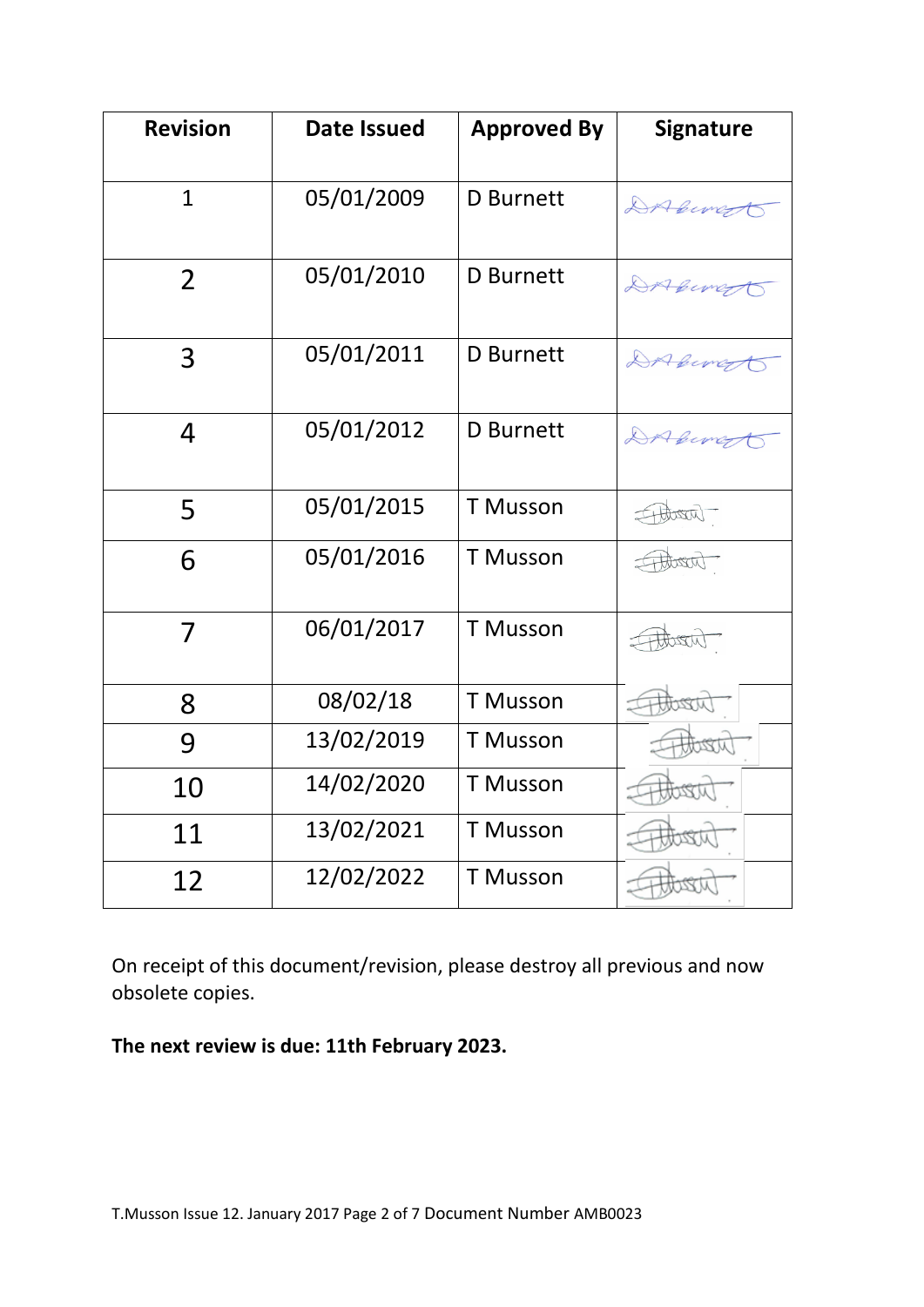## **Customer Services Policy**

Amberon Ltd has the clear aim to offer the best possible service to our customers. This is one of our key business objectives. As such Amberon Ltd will focus on these key areas of Customer Service:

- **Courtesy** Employees of Amberon Ltd will exhibit customer friendly service skills, be knowledgeable, professional and courteous at all times. This should be extended to every element of the business from driving style and behavior to dealing with stakeholders and the public on site.
- **Confidentiality** All information gathered or held regarding the personal or business affairs of our customers will be held in strict confidence in line with our Data Protection Policy.
- **Communication** Representatives of Amberon Ltd can be reached by post, phone, fax and e-mail. All correspondence will be responded to in a clear, concise and timely manner. In the next section of the policy you will find guidance on handling telephone calls.
- **Consistency** Amberon Ltd constantly reviews policies to ensure that we provide a consistently good service to all partners. Measurements and improvements will be made over time and may come from contractual obligations with new clients.
- **Handling complaints** Amberon Ltd seeks fair, just and prompt solutions when possible to any complaints and appeals. As such we have a detailed complaints procedure, please see AMB0024 appended below.
- **Access to information –** (Confidentiality Statement) Amberon Ltd complies fully with the provisions of the Data Protection Act 1998. Any personal or confidential information held by Amberon Ltd is fully accessible to that person for review or editing by contacting the General Manager. Further details of the Data Protection Act 1998 can be found from the Information Commissioners Office at: [www.legislation.gov.uk/ukpga/1998/29/contents](http://www.legislation.gov.uk/ukpga/1998/29/contents)

This policy should be made available in digital version on the company dropbox system, in hard copy in each depot location and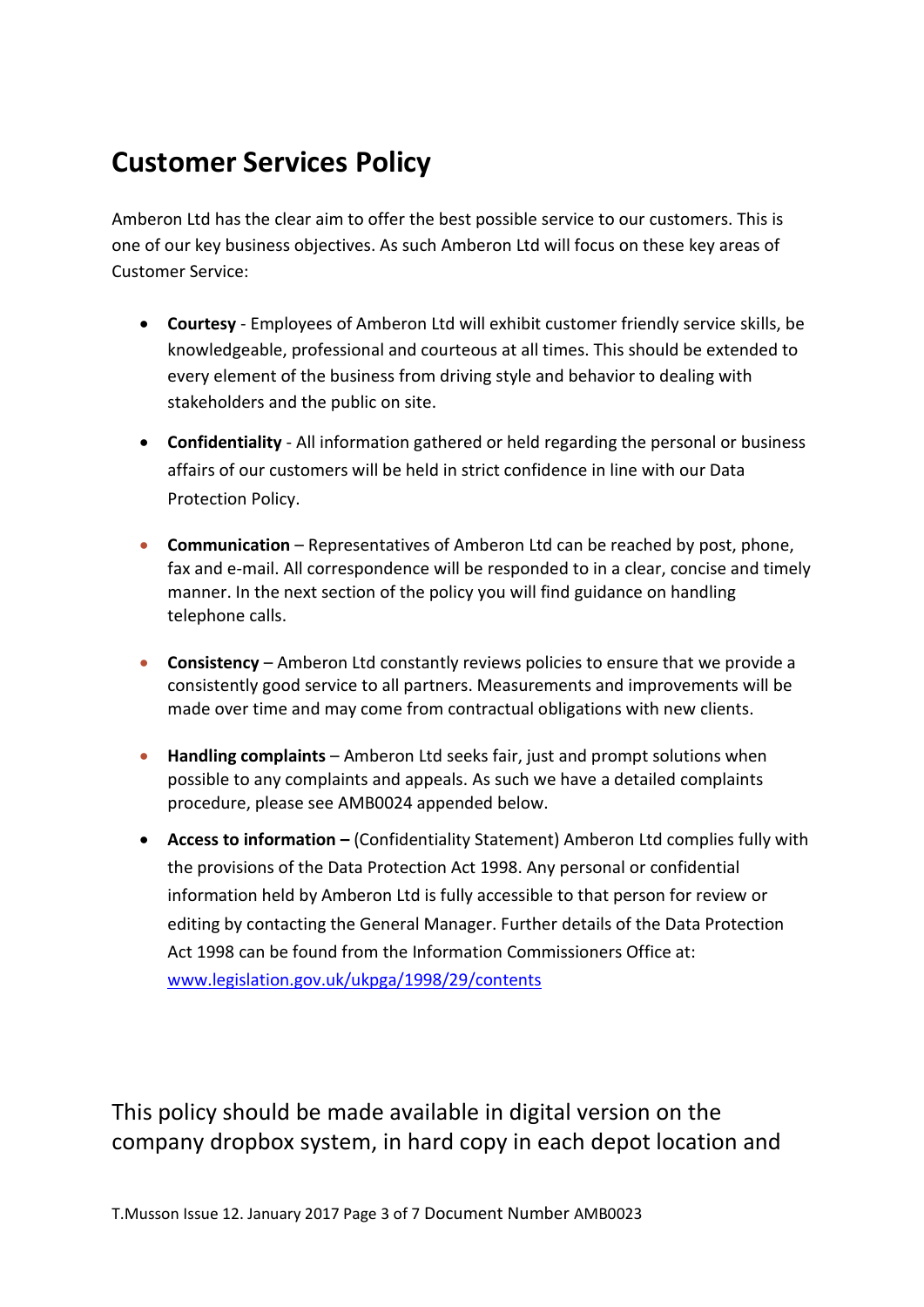### on the company website to be made available to members of the public.

#### General Expectations of Amberon Employees:

All staff must be aware that when you are dealing with members of the public, or visible to members of the public you are representing Amberon. This is the case whether you are traveling to or from work in branded uniform, PPE or vehicle, on a break or in the middle of a shift. It is important to maintain a professional appearance and attitude that includes:

- How you are presented. The appearance of you and your vehicle have a direct bearing on people's perception. Are you wearing the correct uniform and PPE with a clean well-maintained van?
- What you say. Swearing and bad language may be tolerated in the depot environment or by some contractors but under no circumstances should the public have to tolerate it. Be aware of your surroundings.
- The attitude to a client or stakeholder. Any and all messages should be delivered courteously and politely – even if you are telling a client that a job cannot go on because it is unsafe.

It takes a lot of time and effort to build a professional reputation and just one indiscretion from a careless member of staff can lose that reputation.

Further guidance for staff is available in "Amberon Golden Rules – WI0028" which also forms part of the Amberon Induction Process, is available on drop-box and in hard-copy in each depot location.

#### Customer Services Measurement and Improvement:

The reasons for measuring and recording Customer Service Levels and Complaints are to enable Amberon to improve in its service. To enable this Amberon are committed to a proactive approach to measuring Customer Service Performance using a Customer Satisfaction Survey (AMB0042).

The Customer Satisfaction Survey will be completed as impartially as possible by an Amberon representative to include a countersignature from the client's representative or it can be completed in isolation by the client's representative and returned to Amberon.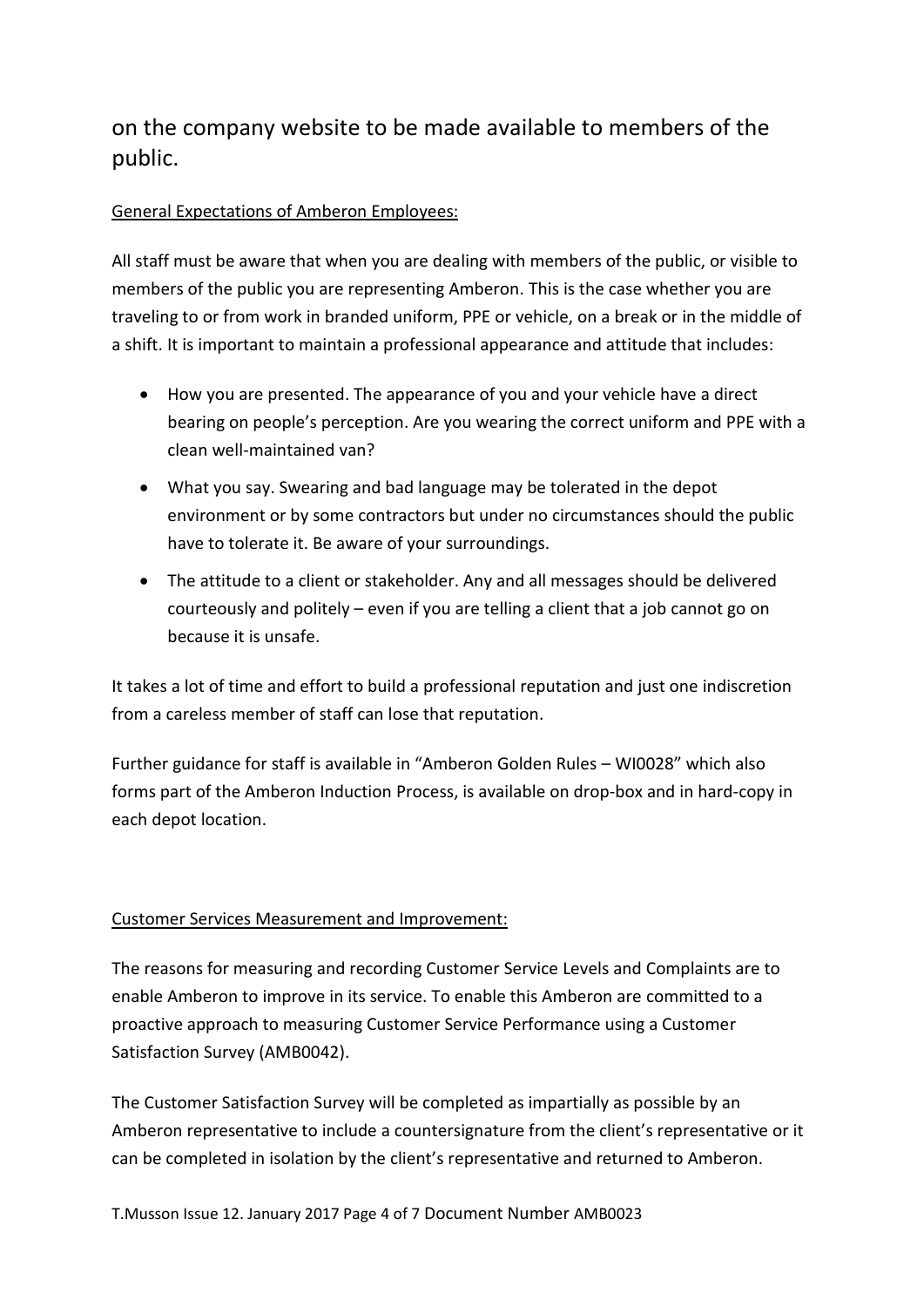Key Clients, as identified by the National Sales Manager, will require Customer Satisfaction Survey completing bi-annually. This maybe set as a KPI to the Key Account Managers or Regional Sales Managers overseeing the relationship with the client.

The Customer Satisfaction Survey will be reviewed, collated and archived by the General Manager and used as part of the audit system for NHSS accreditation.

Any issues and or occurrences that require discussion or general improvement will be raised by the General Manager in the next scheduled Regional Managers meeting. Items that are highlighted that require immediate escalation will be dealt with by the appropriate regional manager.

Further to this Amberon Ltd will use "Mystery Shoppers" to assess the levels of customer services adopted during telephone calls to depot locations, contracts managers, sales staff and other management. As a result of this Amberon has issued this guidance for handling telephone calls:

- Establish the caller's name and the company they are calling from.
- Ask for contact details for them phone number and/or email address.
- If you want them to send you the job details by email then take their email address and send them a welcoming email and ask them to reply to it.
- Try to answer the phone within 2-3 rings.
- Try to minimise back-ground noise, chatter etc.
- Thank the caller for ringing.
- Answer in a friendly voice.
- Give the caller your name.
- Give the name of the location and business when you answer the call.
- If you are going to place someone on hold, ask them to hold and use the hold button.
- When taking a transferred call thank the caller for holding.
- Ask questions to determine the caller's needs:
- Ask about man on site.
- Ask about road space / council permissions / restricted hours.

T.Musson Issue 12. January 2017 Page 5 of 7 Document Number AMB0023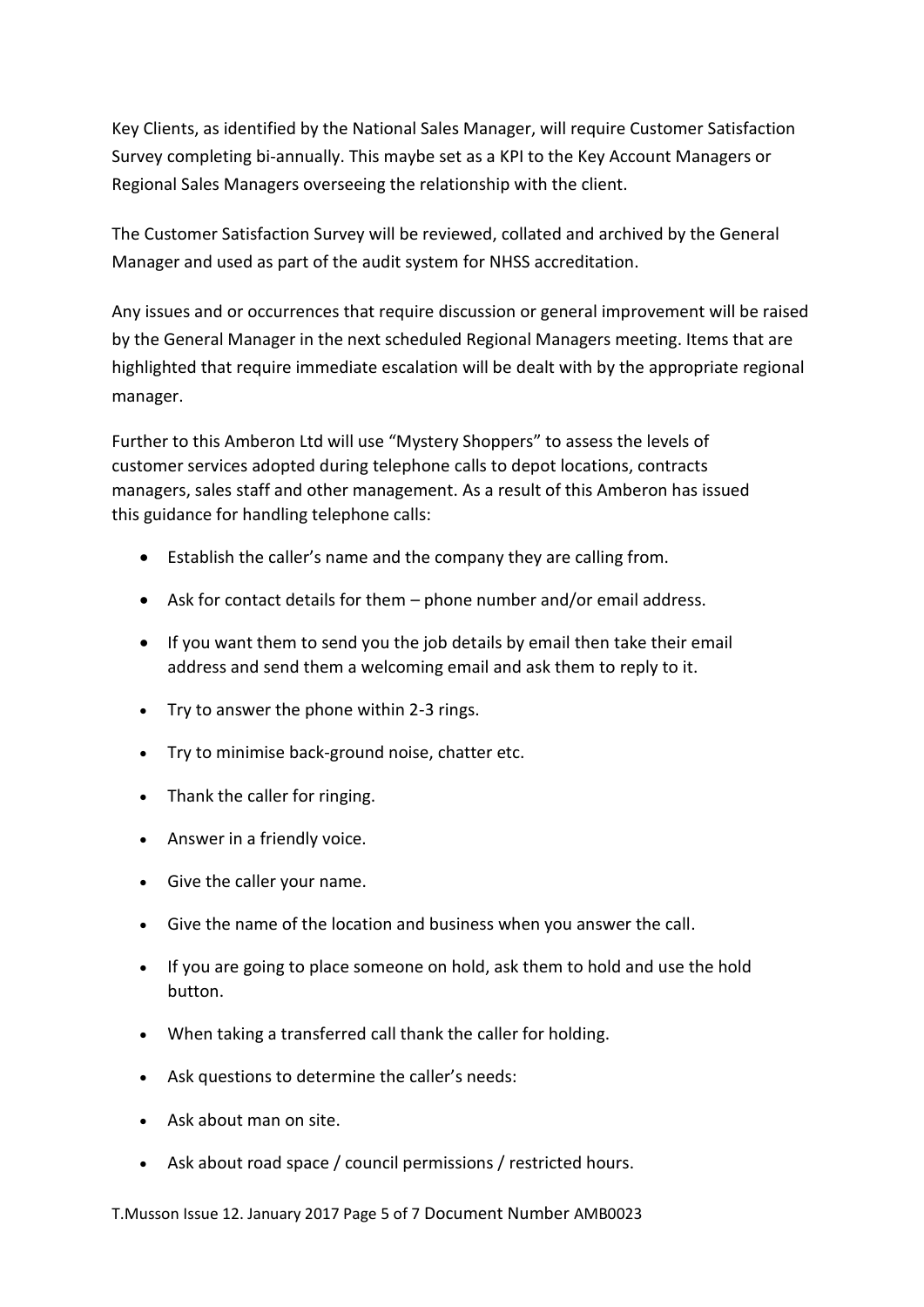- Offer to send a confirmation of prices / quote.
- Ask for an order number / job reference.
- Offer any information relevant to the product or service that has been asked about.
- Invite the caller to come in to discuss the product/service in more detail.
- Confirm your request and ask for the business PO to secure the booking.
- Thank them for the order / business / enquiry / call.
- End the call politely and professionally.

**Busy? Take the details for the booking and arrange to call them back. Try to accommodate them – if you can't then call back and apologise and offer an alternative.**

#### **Statement of Complaints Procedure** (AMB0024)

Amberon Ltd implements the following complaints procedure:

Our aim is to deal with any problems and difficulties quickly and fairly. We will do this by monitoring all complaints and suggestions to help us identify what is going wrong and how we can improve by having a system which is flexible yet robust.

All complaints will be dealt with in the same way whether they relate to a technical issue, accounting issue, staff issue or another factor.

#### *Whatever your complaint we will:-*

Ensure the complainants confidentiality.

Review the issue thoroughly and give the complainant a full response within 5 working days.

Deal with the complainant in a polite and courteous manner.

#### *Please direct complaints to Terry Musson (Manging Director)*

By Post to: Amberon Ltd, Amberon House, Aspen Way, Paignton, Devon. TQ4 7QR.

By Email to: [terry@amberontm.com](mailto:terry@amberontm.com)